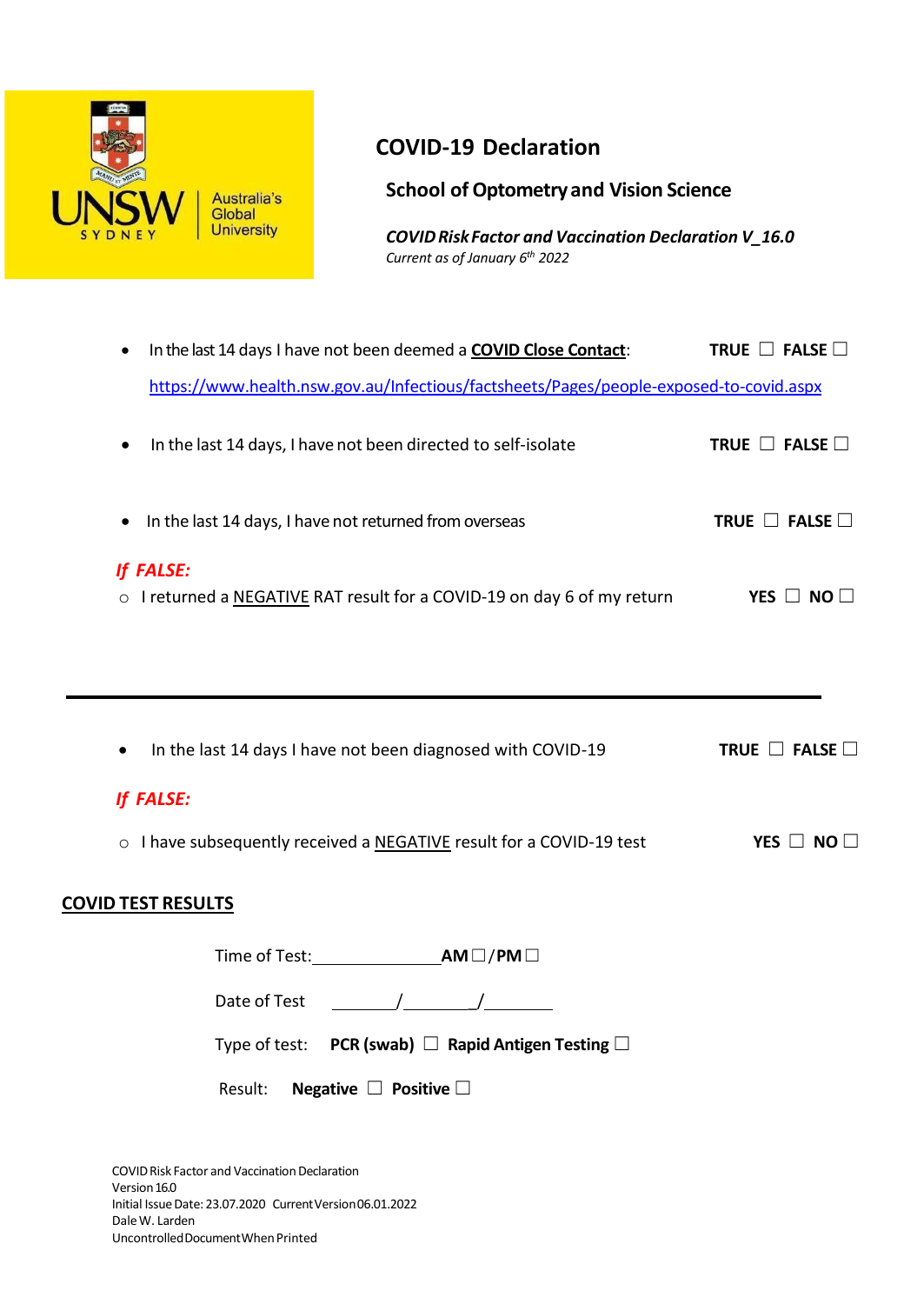#### **SYMPTOM DECLARATION**

### In the last 14 days **I HAVE NOT HAD** any COVID related symptoms,

Including, but not limited to: **TRUE** ☐ **FALSE** ☐

- fever (37.5 ° or higher)
- cough
- sore throat
- shortness of breath (difficulty breathing)
- runny nose
- loss of taste
- loss of smell.
- Unexplained fatigue
- Acute blocked nose
- Muscle/Joint Pain
- Headache
- Diarrhoea/Nausea/Vomiting/Loss of Appetite
- Unexplained Chest Pain
- Conjunctivitis

# *If FALSE:*

| ○ I have subsequently received a NEGATIVE result for a COVID-19 test | YES $\Box$ NO $\Box$ |
|----------------------------------------------------------------------|----------------------|
| ○ I am now asymptomatic                                              | YES $\Box$ NO $\Box$ |

## **COVID TEST RESULTS**

| Time of Test: | $AM \Box / PM \Box$ |
|---------------|---------------------|
|---------------|---------------------|

Date of Test / \_/

|--|--|--|--|

| Result: | Negative $\Box$ Positive $\Box$ |  |  |  |
|---------|---------------------------------|--|--|--|
|---------|---------------------------------|--|--|--|

COVID Risk Factor and Vaccination Declaration Version 16.0 Initial IssueDate: 23.07.2020 CurrentVersion06.01.2022 DaleW. Larden UncontrolledDocumentWhenPrinted